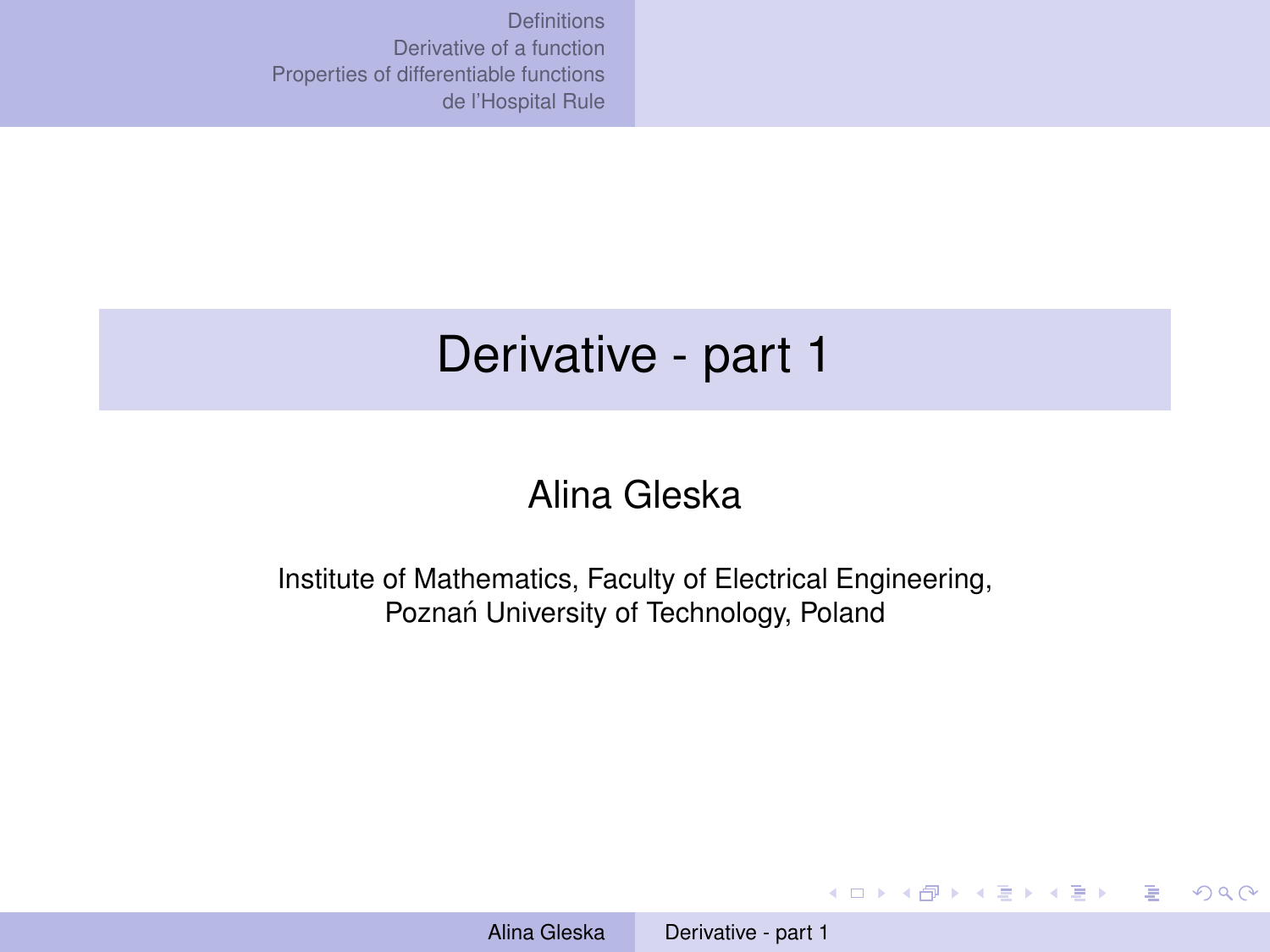<span id="page-1-0"></span>Let  $y = f(x)$  be a continuous function. At a point  $(x_0, f(x_0))$  the tangent line to the graph is the line that passes through the point with slope

$$
m_{tan} = \lim_{\Delta x \to 0} \frac{f(x_0 + \Delta x) - f(x_0)}{\Delta x},
$$

whenever the limit exists.

The slope of the tangent line at  $(x_0, f(x_0))$  is also called the slope of the curve at the point. The tangent line to a graph at a point can be vertical in which case its slope is undefined.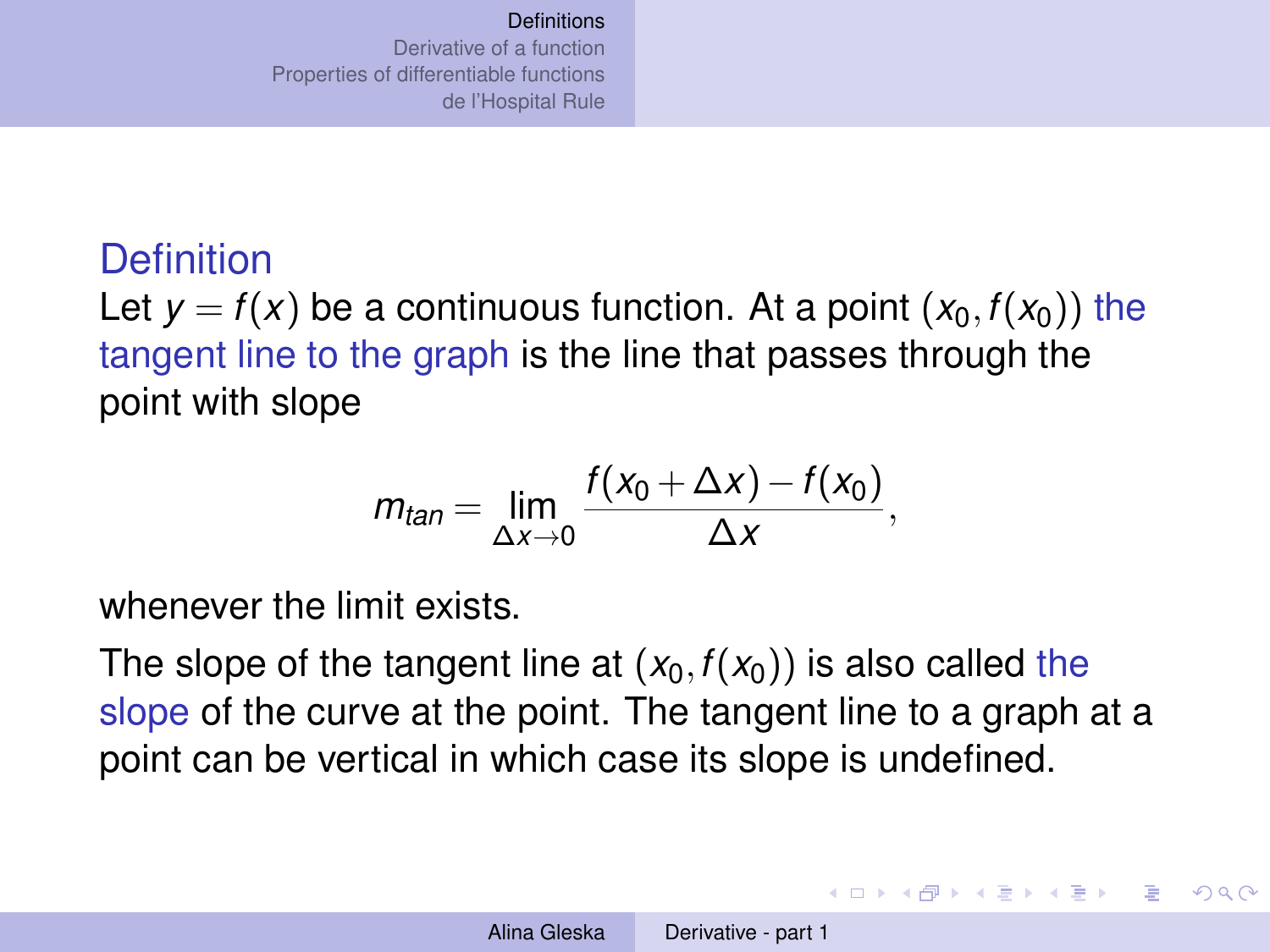The graph of a function *f* will not have a tangent line at a point whenever:

- If is discontinuous at  $x = x_0$ , or
- If the graph of *f* has a corner at  $(x_0, f(x_0))$ , or
- $\blacktriangleright$  the graph has a sharp peak.

## Example

Show that the graph of the function  $f(x) = |x|$  does not have a tangent at (0,0).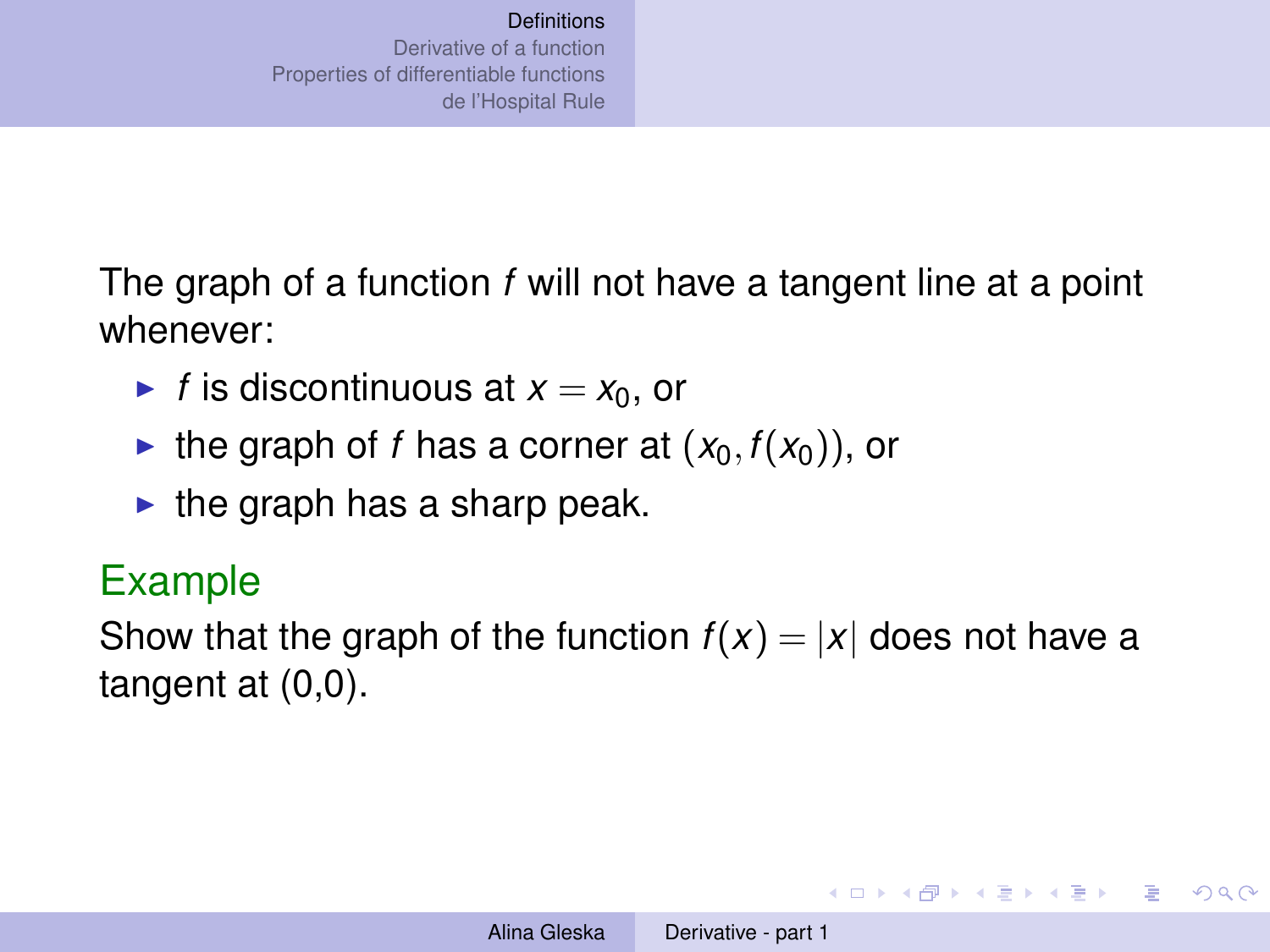### <span id="page-3-0"></span>**Definition** The derivative of a function  $y = f(x)$  with respect to x is

$$
f'(x) = \lim_{\Delta x \to 0} \frac{f(x + \Delta x) - f(x)}{\Delta x},
$$

whenever the limit exists.

## Remark

*The following is a list of some of the symbols used throughout mathematical literature to denote the derivative of a function: f'*(*x*),  $\frac{dy}{dx}$ , *y'*, *y*, *Dy*, *D<sub>x</sub>y*.

# Example

► 
$$
(C)' = 0
$$
, where *C* is a constant,

$$
(x^2)' = 2x
$$
,  $(\sin(x))' = \cos(x)$ .

イロト イ押 トイヨ トイヨ トーヨー

 $QQ$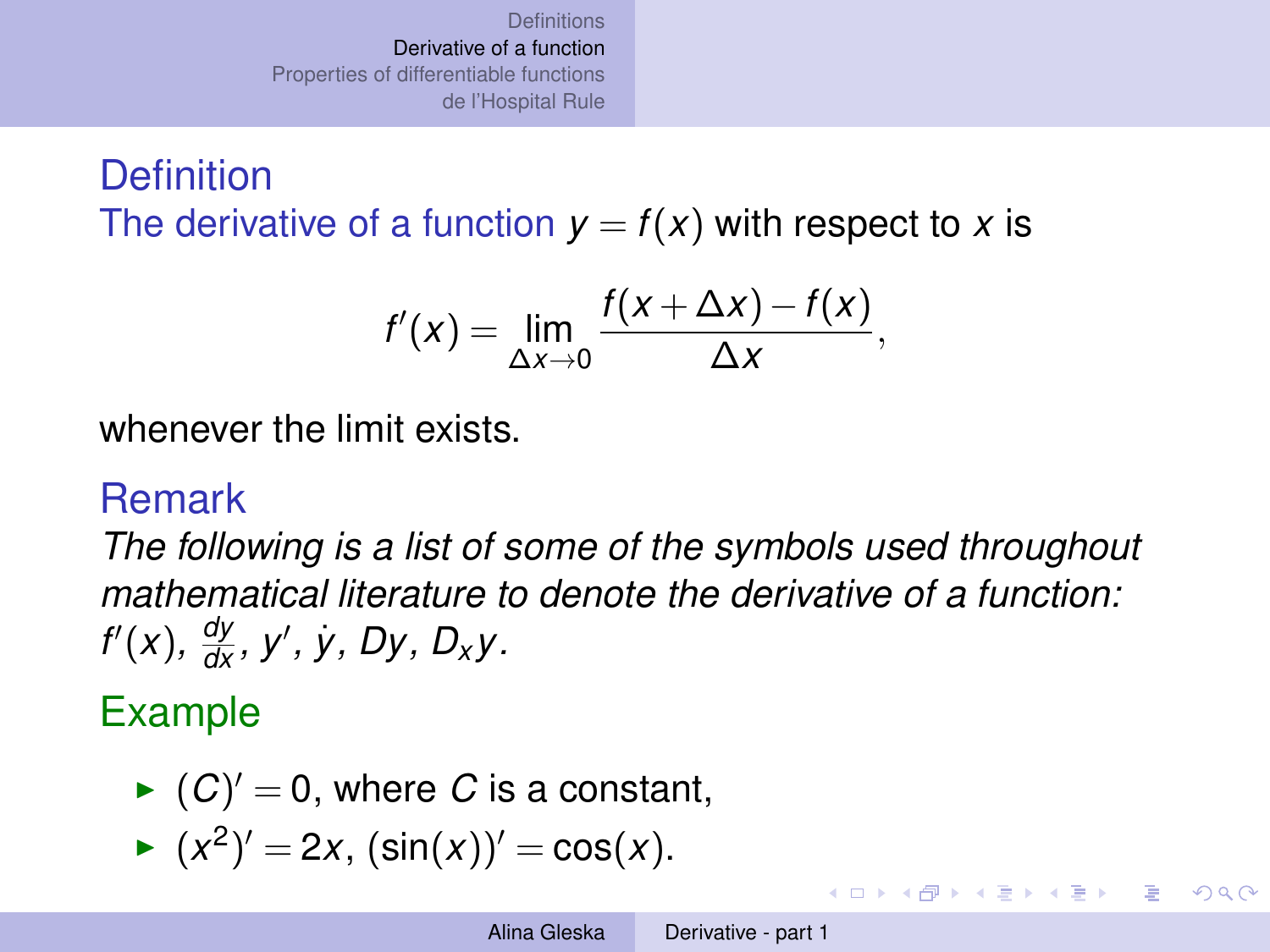<span id="page-4-0"></span>At a specified number *x*0, the value of the derivative is denoted by  $f'(x_0)$ .

## **Definition**

The process of finding a derivative is called differentiation. If  $f'(x_0)$  exists, the function *f* is said to be differentiable at  $x_0$ .

#### Remark

*If*  $y = f(x)$  *is continuous at*  $x = x_0$  *and*  $f'(x_0) = 0$ *, then the tangent line at*  $(x_0, f(x_0))$  *is horizontal.* 

イロト イ押 トイヨ トイヨ トーヨー

 $\Omega$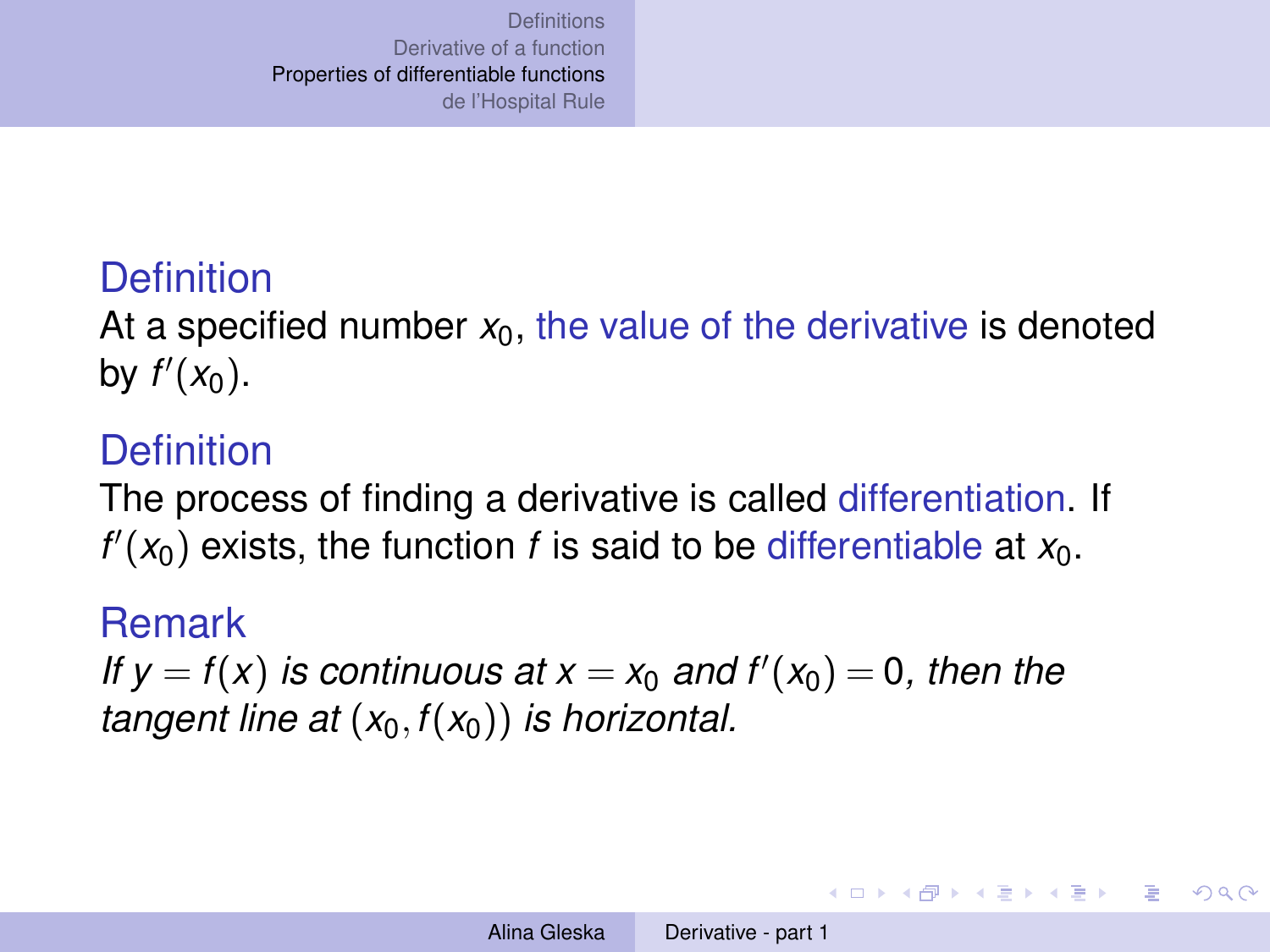The domain of  $f'$  is the set of numbers  $x$  for which the limit exists. A derivative fails to exist at a number  $x_0$  for the same reasons a tangent line to its graph fails to exist:

- If the function is discontinuous at  $x = x_0$ , or
- If the graph could have a sharp peak or corner at  $(x_0, f(x_0))$ , or
- $\blacktriangleright$  the tangent line to the graph is vertical.

The domain of *f'* is necessarily a subset of the domain of *f*.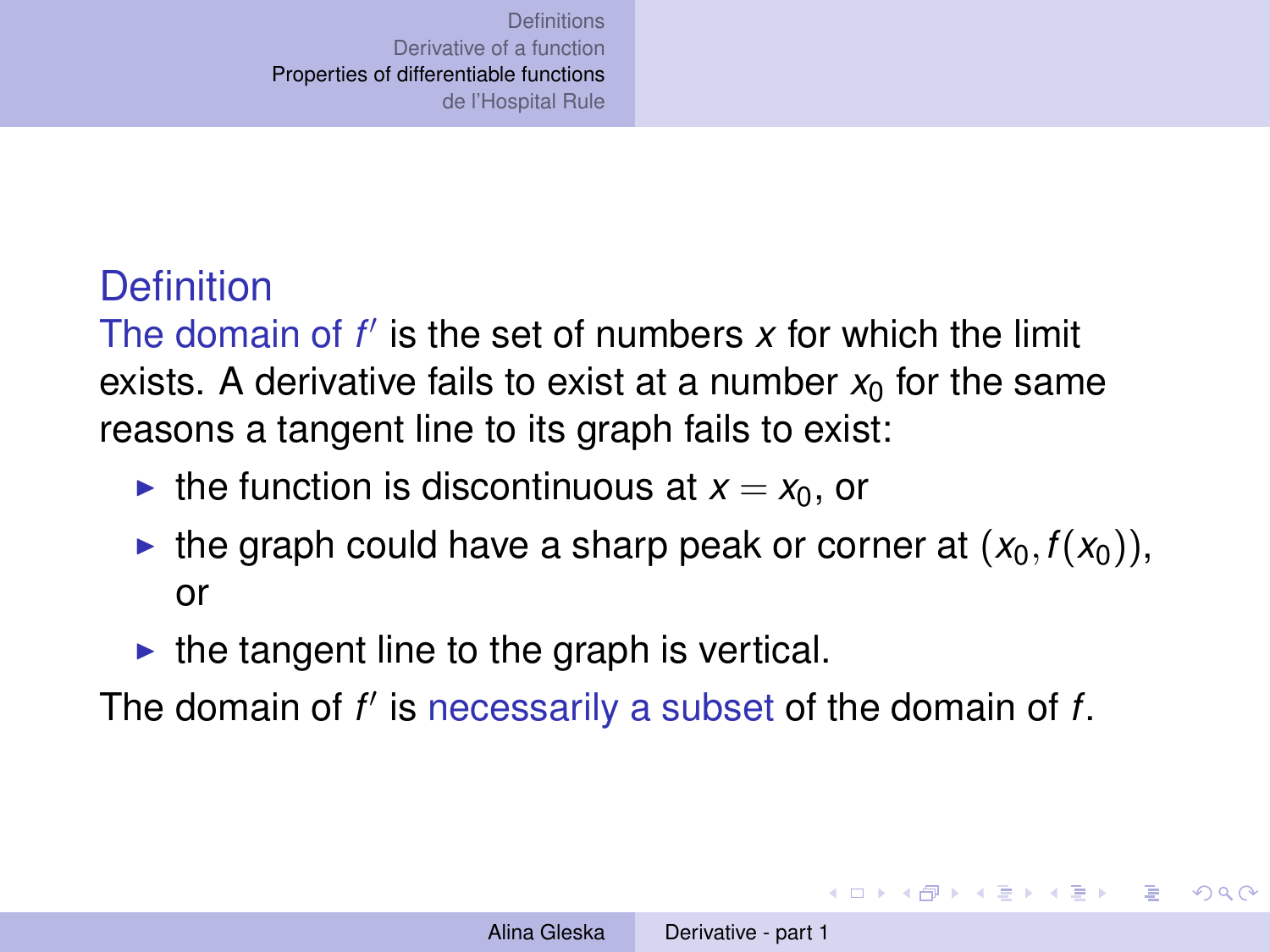## Example

- 1.  $f(x) = \frac{1}{2x-1}$  is discontinuous at 0.5, so *f* is not differentiable at this value.
- 2. The graph of  $f(x) = |x|$  possesses a sharp corner at the origin. Earlier we have shown that *f* 0 (0) does not exist so *f* is not differentiable there.
- 3. The graph of  $f(x) = x^{1/3}$  possesses a vertical tangent at the origin. Hence, the function *f* is not differentiable at 0.

KOD KAP KED KED E LORO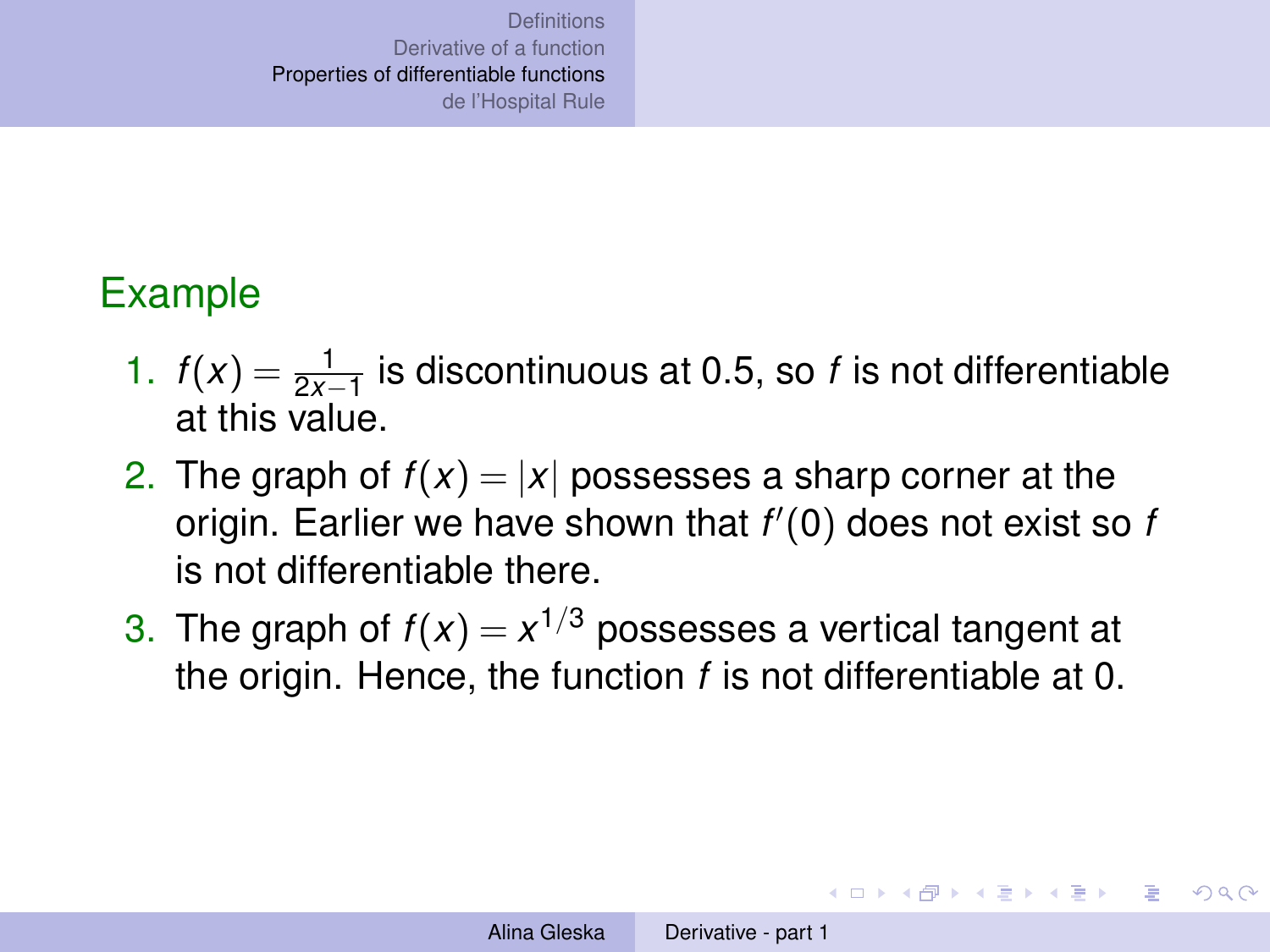A function *f* is said to be differentiable

- on an open interval (a,b) when *f'* exists for every number in the interval,
- $\triangleright$  on a closed interval [a,b] when *f* is differentiable on (a,b) and

$$
f'_{+}(a) = \lim_{\Delta x \to 0^{+}} \frac{f(a + \Delta x) - f(a)}{\Delta x}, \ \ f'_{-}(b) = \lim_{\Delta x \to 0^{-}} \frac{f(b + \Delta x) - f(b)}{\Delta x}
$$

both exist.

Those limits are called right-hand and left-hand derivatives, respectively.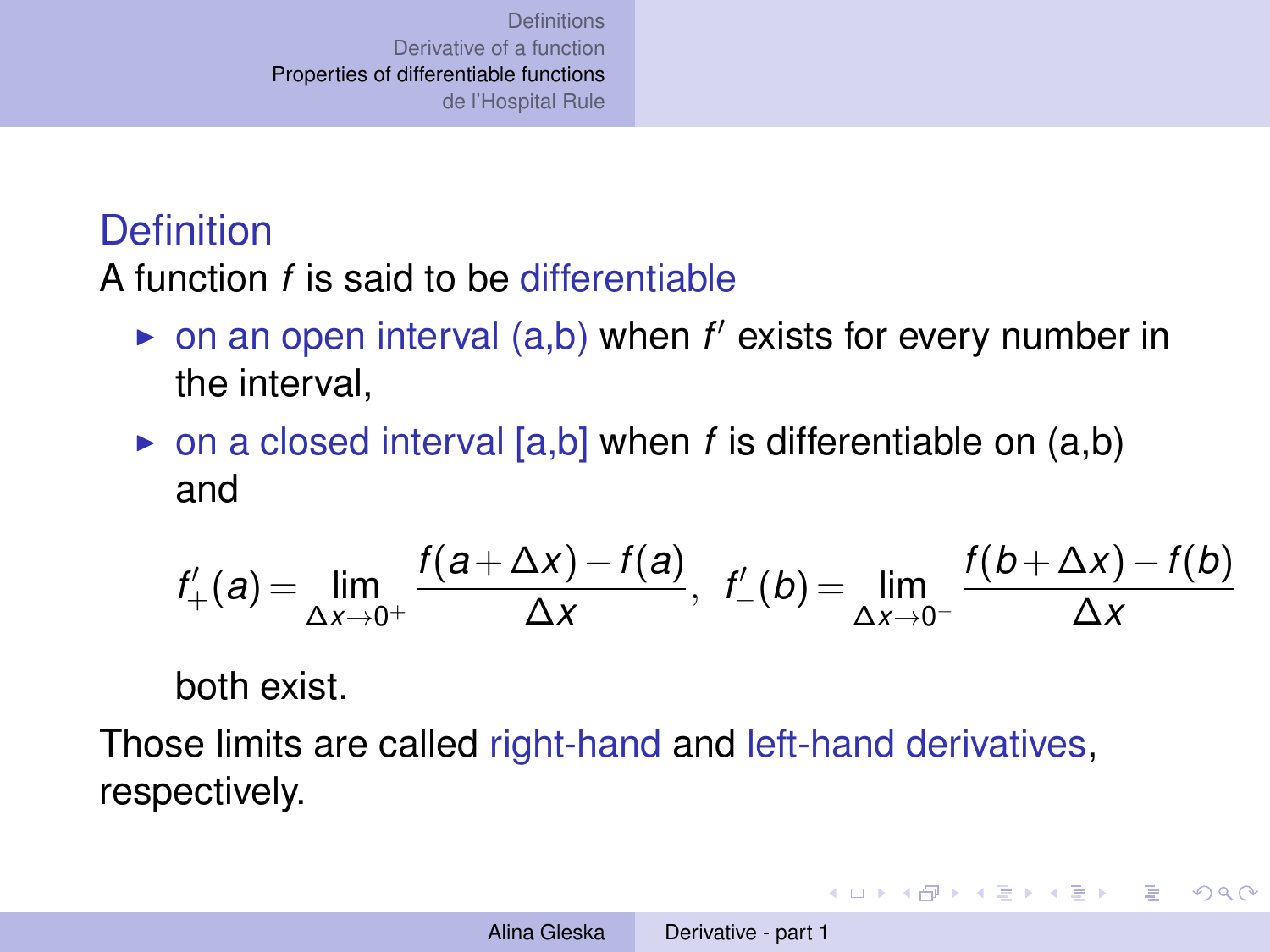### Theorem

If f is differentiable at a number  $x_0$ , then f is continuous at  $x_0$ .

## Remark

- 1. *Continuity does not imply differentiability (e.g.*  $f(x) = |x|$ *).*
- 2. *If f is differentiable at x*0*, then an equation of the tangent line at*  $(x_0, f(x_0))$  *is:*

$$
y - f(x_0) = f'(x_0)(x - x_0).
$$

3. *A normal line to a graph at a point P is one that is perpendicular to the tangent line at P.*

$$
y - f(x_0) = -\frac{1}{f'(x_0)}(x - x_0).
$$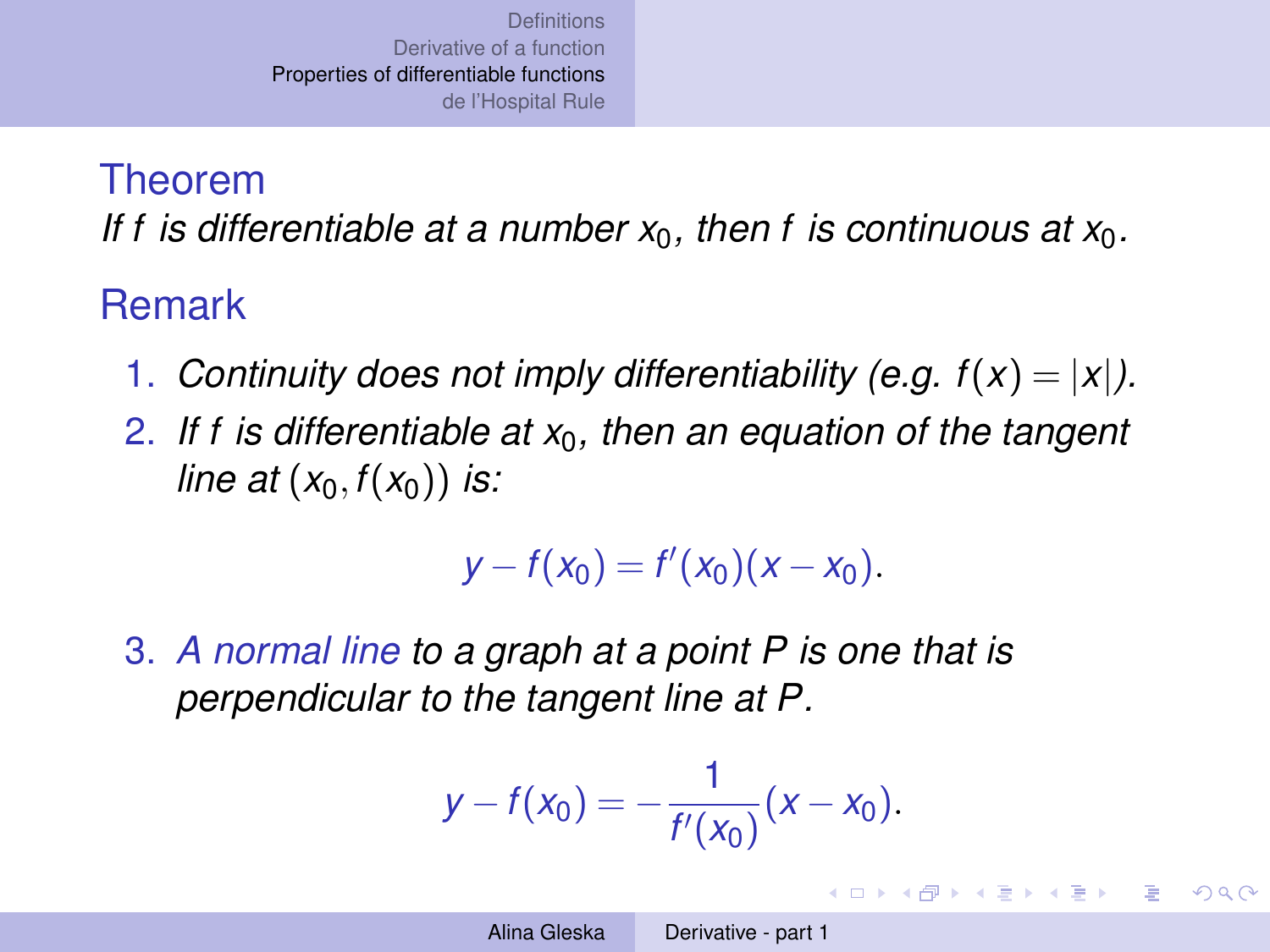### The list of derivatives for elementary functions

- $\blacktriangleright$   $(C)' = 0$ ,  $C$  constant;
- $\blacktriangleright$   $(x^{\alpha})' = \alpha x^{\alpha-1}, \ \alpha \in \mathbb{R};$
- $\bullet$   $(a^{x})' = a^{x} \ln(x);$

$$
\blacktriangleright (e^x)' = e^x;
$$

- $\blacktriangleright$   $(log_a(x))' = \frac{1}{xln(1)}$  $\frac{1}{xln(x)}$ ;
- $(ln(x))' = \frac{1}{x}$  $\frac{1}{x}$ ;
- $\blacktriangleright$  (sin(x))' = cos(x);
- $\triangleright$   $(cos(x))' = -sin(x);$
- **I**  $(\tan(x))' = \frac{1}{\cos^2(x)}$  $\frac{1}{\cos^2(x)}$ ;
- $\bullet$   $(\cot(x))' = \frac{-1}{\sin^2(x)}$  $\frac{-1}{\sin^2(x)}$ ;

KOD KAP KED KED E LORO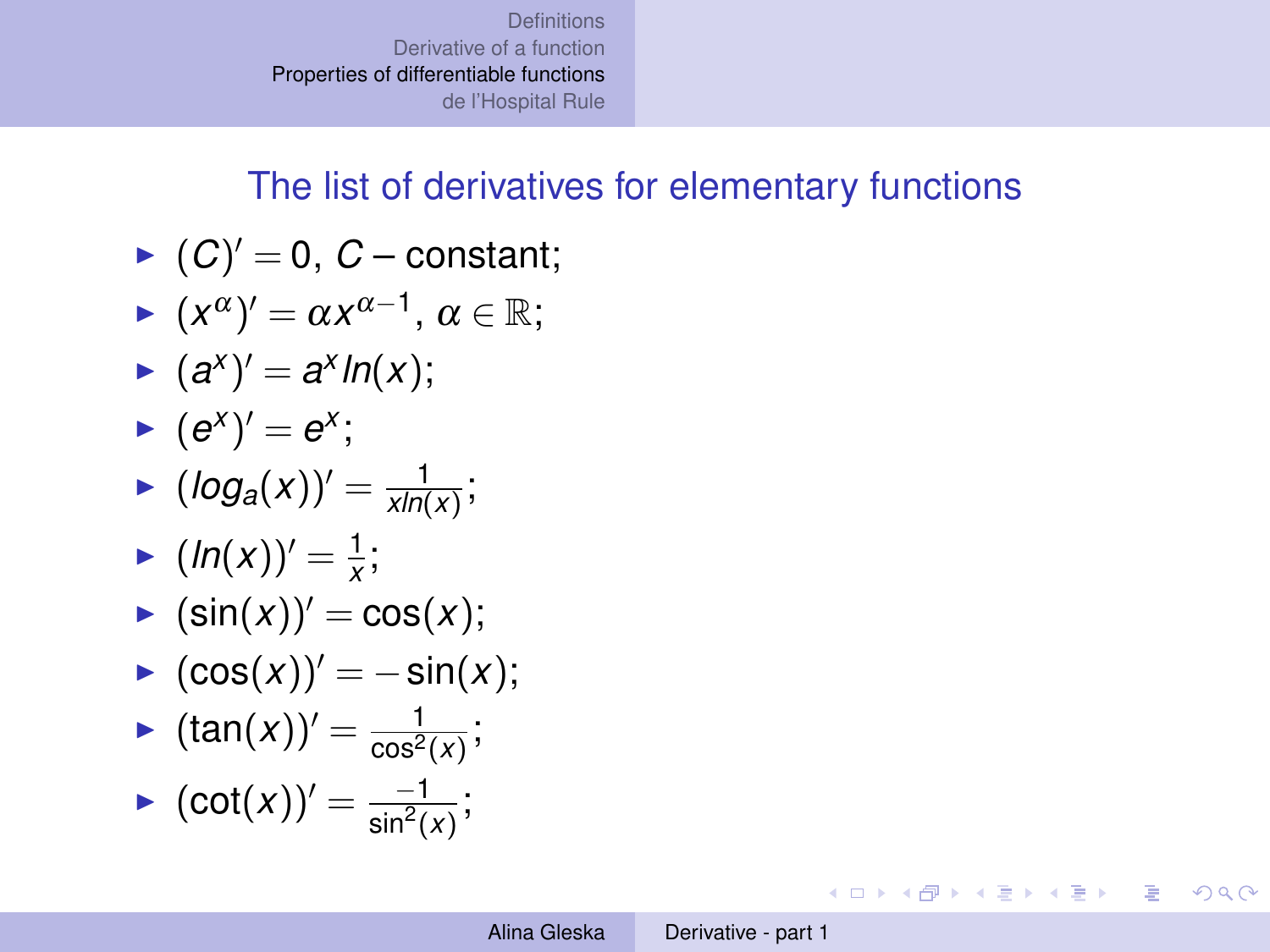$$
\begin{aligned}\n\bullet \ (a\sin(x))' &= \frac{1}{\sqrt{1-x^2}}; \\
\bullet \ (a\cos(x))' &= \frac{-1}{\sqrt{1-x^2}}; \\
\bullet \ (atan(x))' &= \frac{1}{1+x^2}; \\
\bullet \ (acot(x))' &= \frac{-1}{1+x^2};\n\end{aligned}
$$

KID KARY KEI KEI TE YORO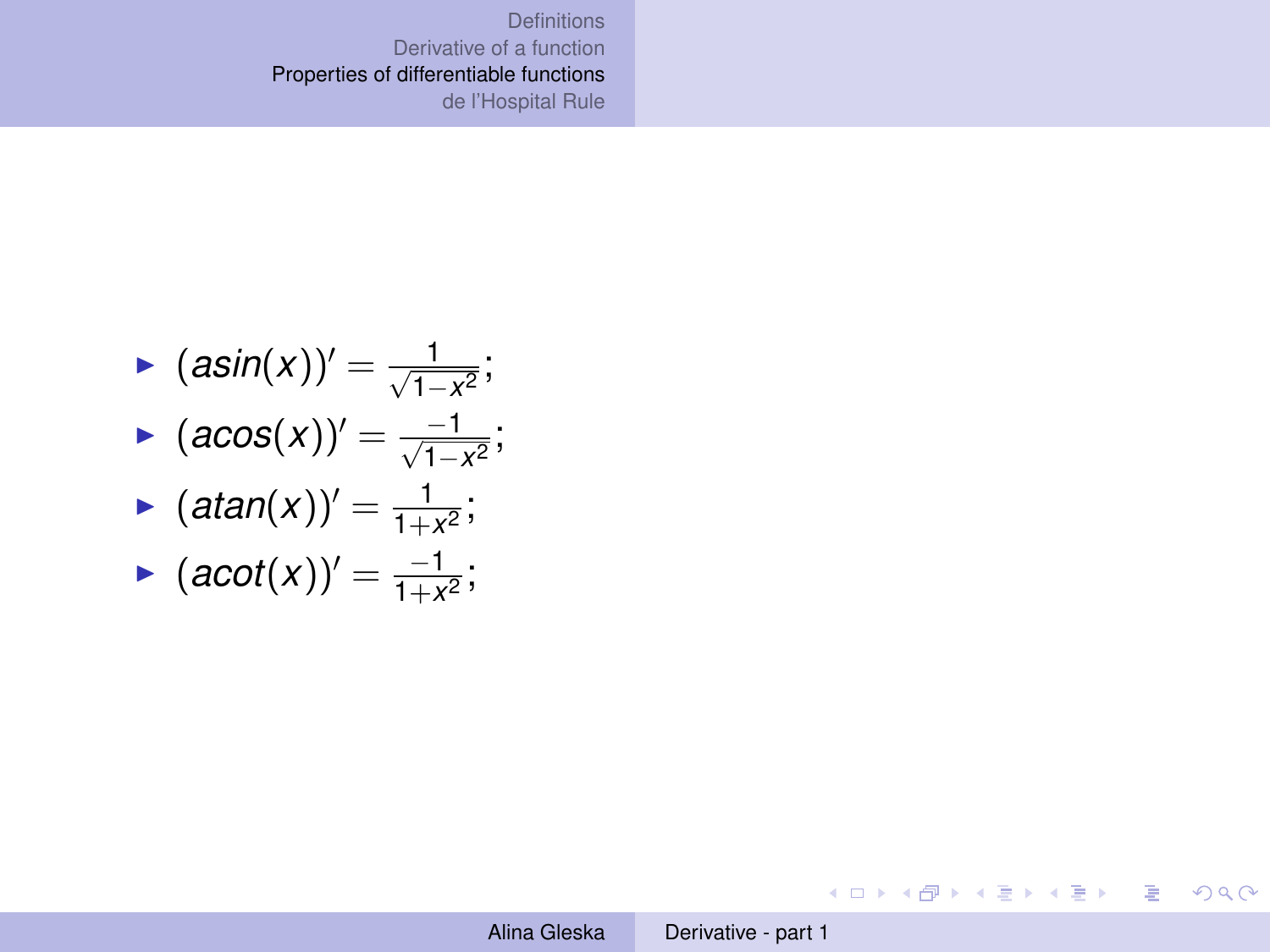### Theorem

*If f and g are differentiable functions, then cf, c a constant,*  $f + g$ , fg, and  $f/g$  (where  $g(x) \neq 0$ ) are also differentiable *functions.*

### Rules of differentiations

- ► Power Rule:  $(x^{\alpha}) = \alpha x^{\alpha-1}$  (bring down exponent as a multiple and decrease exponent by 1)
- $\triangleright$  Constant Multiple of a Function:  $(c \cdot f(x))' = c \cdot f'(x)$
- ► Sum Rule:  $(f(x) \pm g(x))' = f'(x) \pm g'(x)$  (The Sum Rule extends to any finite sum of functions. Thus, any polynomial function is differentiable.)

イロト イ押 トイヨ トイヨ トーヨー

 $\Omega$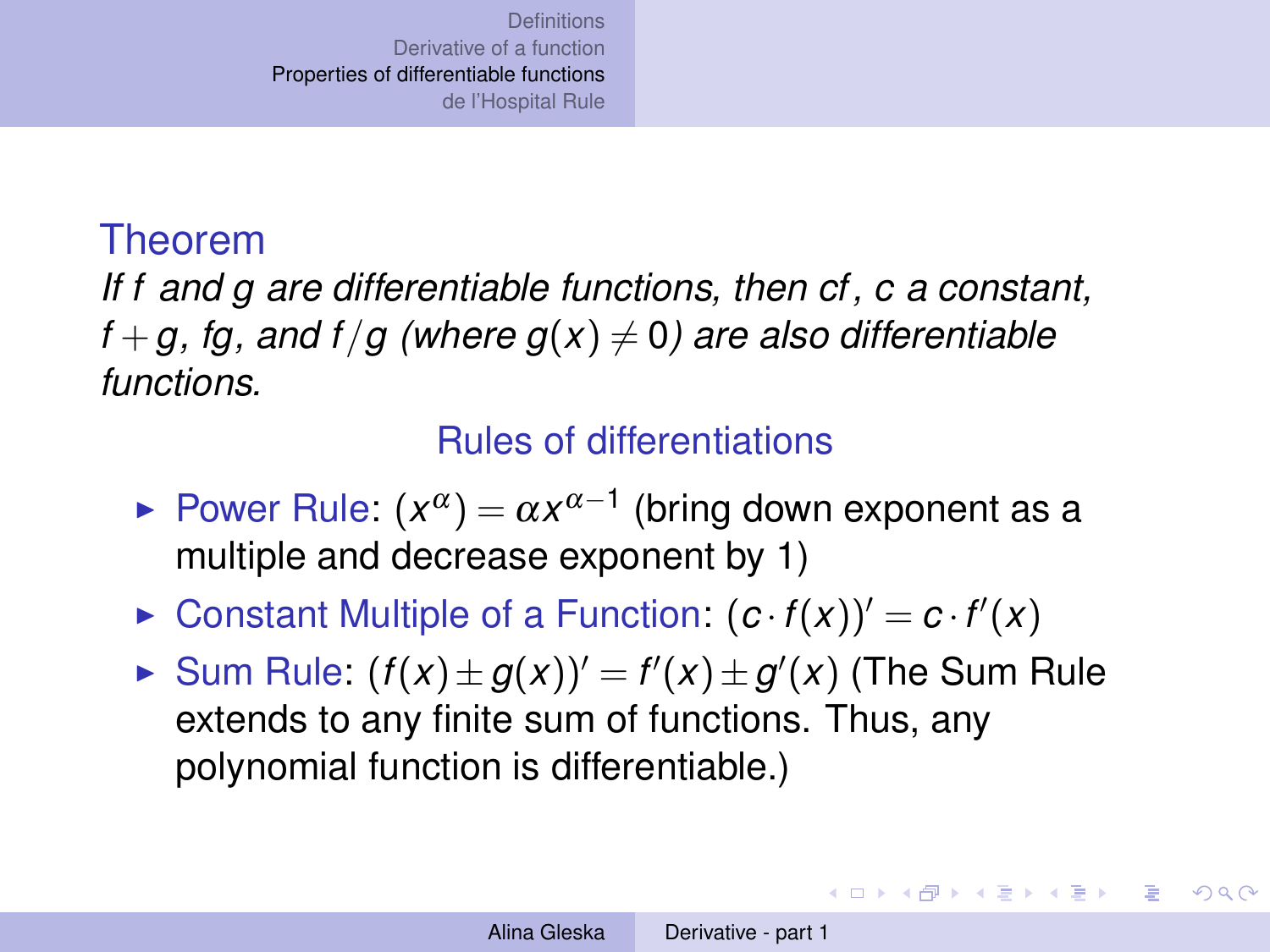- $\blacktriangleright$  Product Rule:  $(f(x)g(x))' = f'(x)g(x) + f(x)g'(x)$  (The Product Rule is usually memorized in words: the derivative of the first function times the second plus the first function times the derivative of the second)
- $\blacktriangleright$  Quotient Rule:  $\left(\frac{f(x)}{g(x)}\right)$  $\frac{f(x)}{g(x)}$ )' =  $\frac{f'(x)g(x)-f(x)g'(x)}{g^2(x)}$  $\frac{f(x)-f(x)g(x)}{g^2(x)}$  (the derivative of the numerator times the denominator minus the numerator times the derivative of the denominator all divided by the denominator squared)
- $\triangleright$  Chain Rule for Compound Functions: If  $f(u)$  is a differentiable function of *u* and  $u = g(x)$  is a differentiable function of *x*, then

$$
(f(g(x)))'=f'(g(x))g'(x).
$$

K ロ ▶ K 御 ▶ K 君 ▶ K 君 ▶ ○ 君

 $\Omega$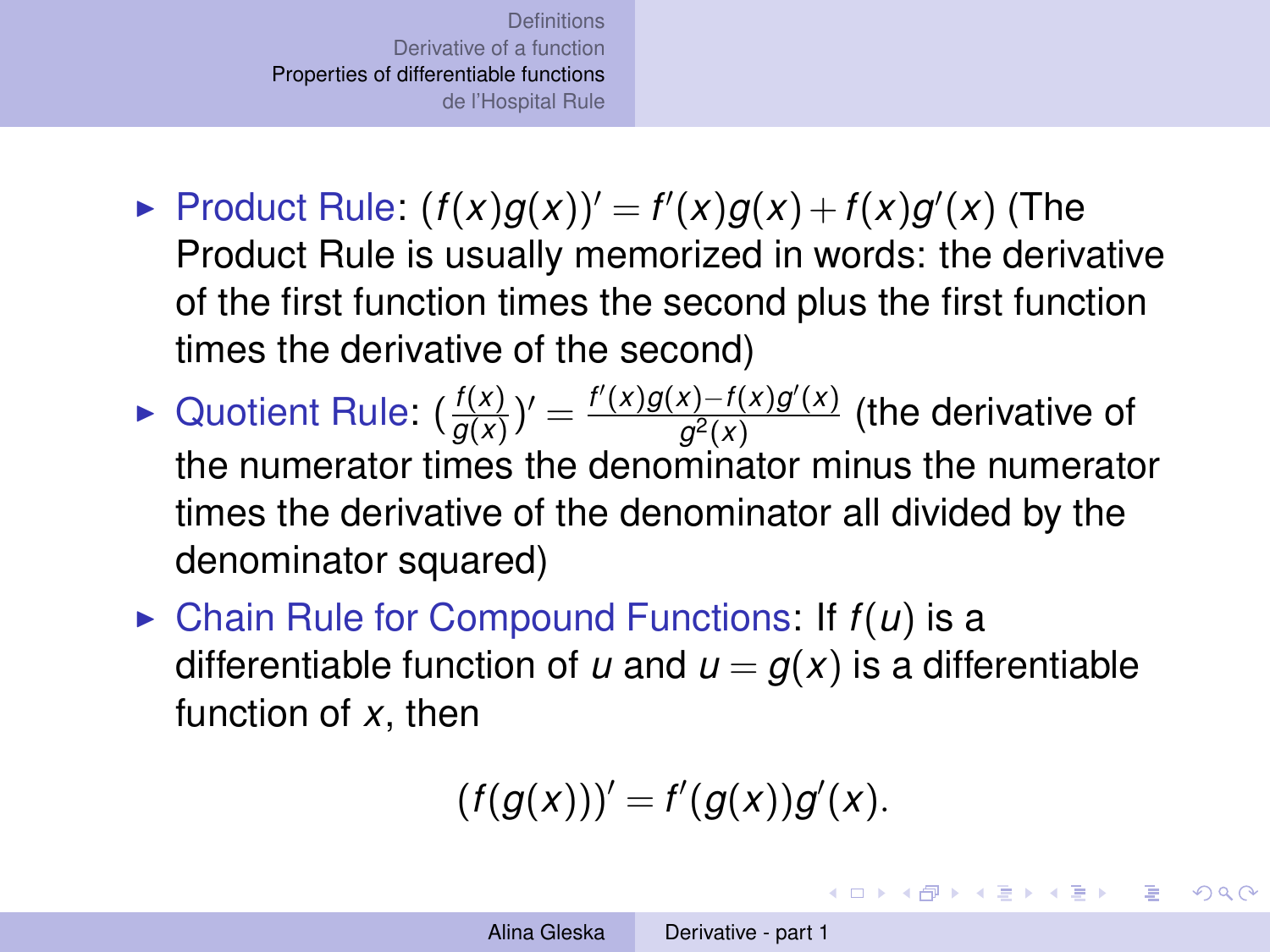#### <span id="page-13-0"></span>Theorem

*In general, we say that the limits:*

$$
\lim_{x \to x_0} \frac{f(x)}{g(x)}, \quad \lim_{x \to \infty} \frac{f(x)}{g(x)}, \quad \lim_{x \to -\infty} \frac{f(x)}{g(x)}
$$

*are indeterminate forms if, as x approaches*  $x_0$ *,*  $\infty$ *, or*  $-\infty$ *,*  $(f(x) \to 0$  *and*  $g(x) \to 0)$  *or*  $(|f(x)| \to \infty$  *and*  $|g(x)| \to \infty)$ *. Symbolically, we denote an indeterminate form as either*  $\frac{0}{0}$  or  $\frac{\infty}{\infty}$ *.* 

イロン イ押ン イヨン イヨン 一重

 $QQ$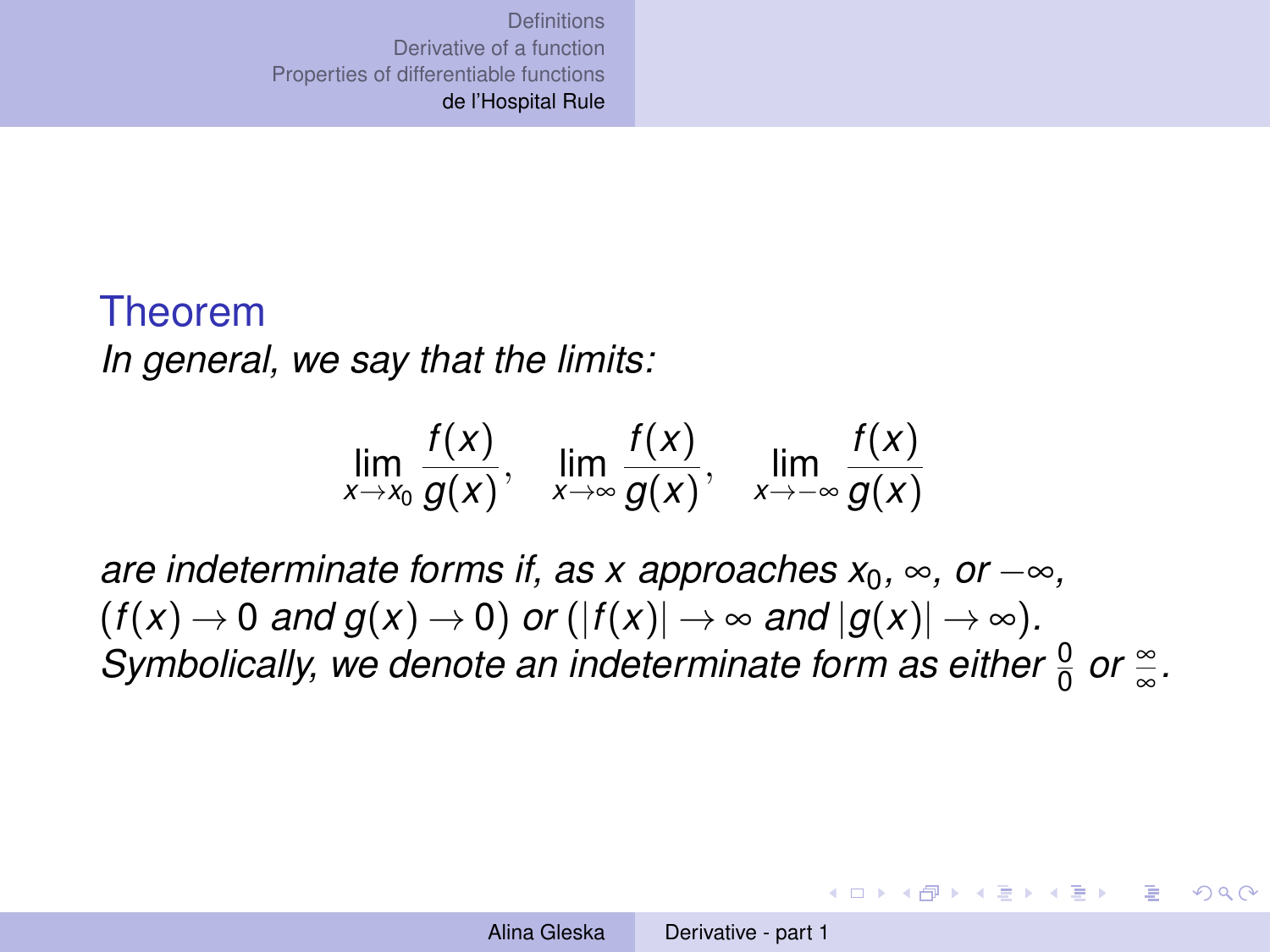#### Theorem (de l'Hospital Rule) *Suppose*  $\lim_{x \to x_0} \frac{f(x)}{g(x)}$ *g*(*x*) *is an indeterminate form and the limit*  $\lim_{x \to x_0} \frac{f'(x)}{g'(x)}$ *g* <sup>0</sup>(*x*) *exists. Then*

$$
\lim_{x\to x_0}\frac{f(x)}{g(x)}=\lim_{x\to x_0}\frac{f'(x)}{g'(x)}.
$$

De l'Hospital Rule can be applied to appropriate one-sided limits.

イロト イ押 トイヨ トイヨ トーヨー

 $QQQ$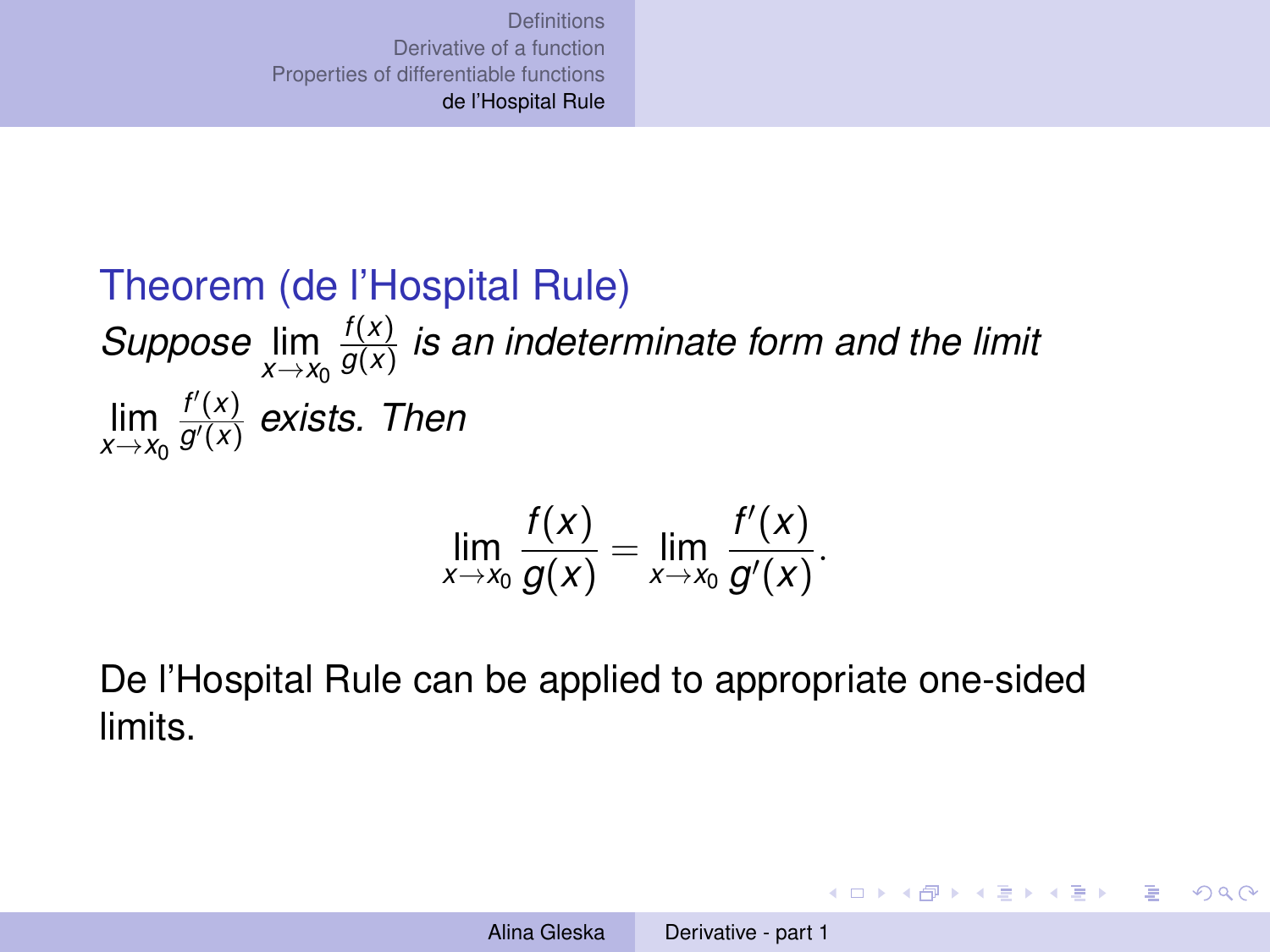The Forms 
$$
0 \cdot \infty
$$
,  $\infty - \infty$ ,  $0^0$ ,  $\infty^0$  and  $1^{\infty}$   
In these cases we use the following transformations:

$$
f_0 \cdot g_{\infty} = \frac{f_0}{\frac{1}{g_{\infty}}} = \frac{f_0}{h_0}; \quad f_0 \cdot g_{\infty} = \frac{g_{\infty}}{\frac{1}{f_0}} = \frac{g_{\infty}}{k_{\infty}};
$$

$$
f_{\infty} - g_{\infty} = \frac{1}{\frac{1}{f_{\infty}}} - \frac{1}{\frac{1}{g_{\infty}}} = \frac{\frac{1}{g_{\infty}} - \frac{1}{f_{\infty}}}{\frac{1}{f_{\infty}} \cdot \frac{1}{g_{\infty}}} = \frac{k_0 - h_0}{h_0 \cdot k_0}.
$$

KID KARY KEI KEI TE YORO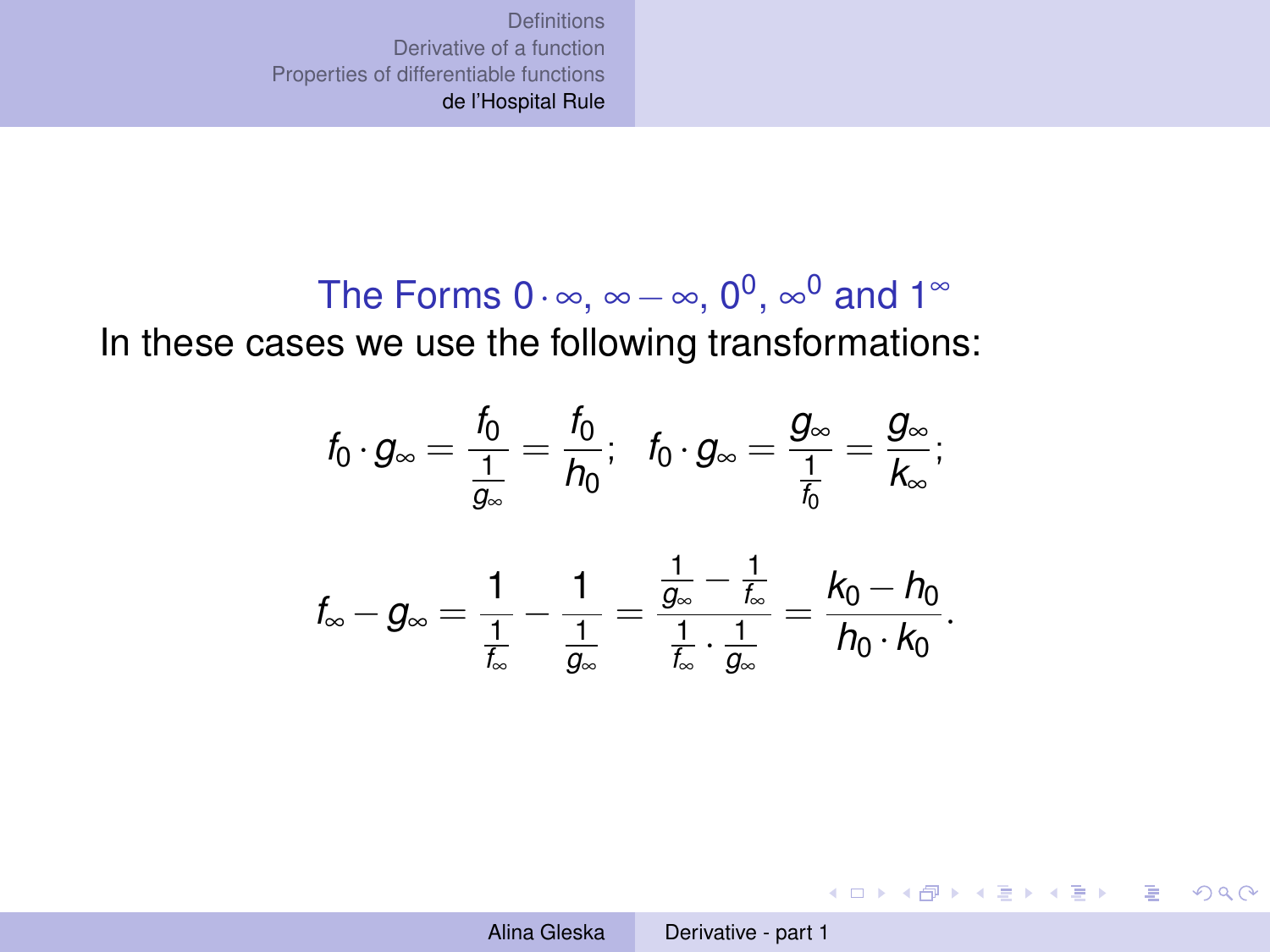### In cases  $0^0$ ,  $\infty^0$  and 1<sup> $\infty$ </sup> we use the relation:

$$
(f(x))^{g(x)}=e^{g(x)lnf(x)}.
$$

So,

$$
\lim_{x\to x_0}(f(x))^{g(x)}=e^{\lim_{x\to x_0}g(x)lnf(x)}.
$$

KID KAR KE KE KE YA GA